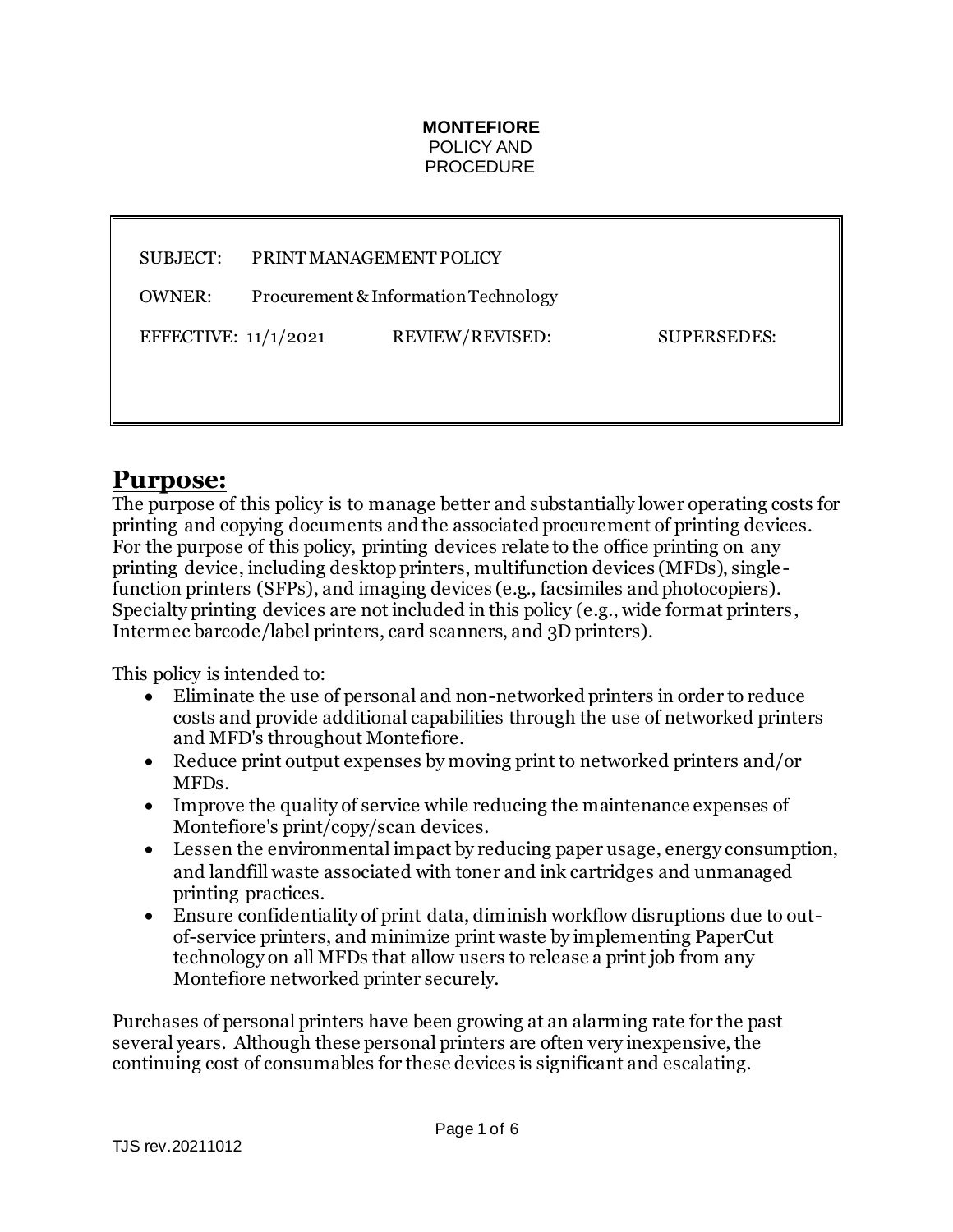Given these escalating costs and the presence of effective and efficient alternatives, Montefiore has decided to enforce this policy.

This policy sets forth guidelines for the Managed Print Services (MPS) program and will be enforced by Information Technology and Procurement. Montefiore Medicine has adopted an MPS program to provide effective, quality print, copy, fax, and scan services to meet Montefiore's needs that maximizes use and reduces ongoing maintenance and replacement costs.

## **Responsibility:**

This policy is implemented under the ownership and authority of Procurement Services and Information Technology and must be reviewed annually for improvements. The following roles and responsibilities are accountable for performing their tasks according to standards meeting this policy's requirements.

| Role                                    | <b>Responsibility</b>                                                                          |
|-----------------------------------------|------------------------------------------------------------------------------------------------|
| All Montefiore<br>Medicine<br>personnel | Adherence and enforcement of the policy                                                        |
| Information<br>Technology               | Basic Support, Network Connectivity, Liaison between end-user and Vendor                       |
| Procurement<br><b>Services</b>          | Monitor & Encourage Compliance<br>Usage & Cost Monitoring, Vendor Liaison, Contract Management |
| Vendor                                  | Optimization planning, execution, and maintenance of fleet                                     |

# **Definitions:**

#### **Managed Print Services (MPS)**

The process and personnel required to provide managerial support of the MPS solution for all output print devices at Montefiore, including support services, recommendations, system reporting, billing, issue resolution, day-to-day management, cost analysis, and oversight.

#### **Multifunction Device (MFD)**

Includes any network-capable document production device that provides multiple capabilities, including but not limited to printing, copying, faxing, and scanning.

#### **Single-Function Printer (SFP)**

Includes any local or network-capable document production device that provides print output only. Networked single-function printers are supported via the MPS program, which includes service, supply, and parts.

#### **Local Printer**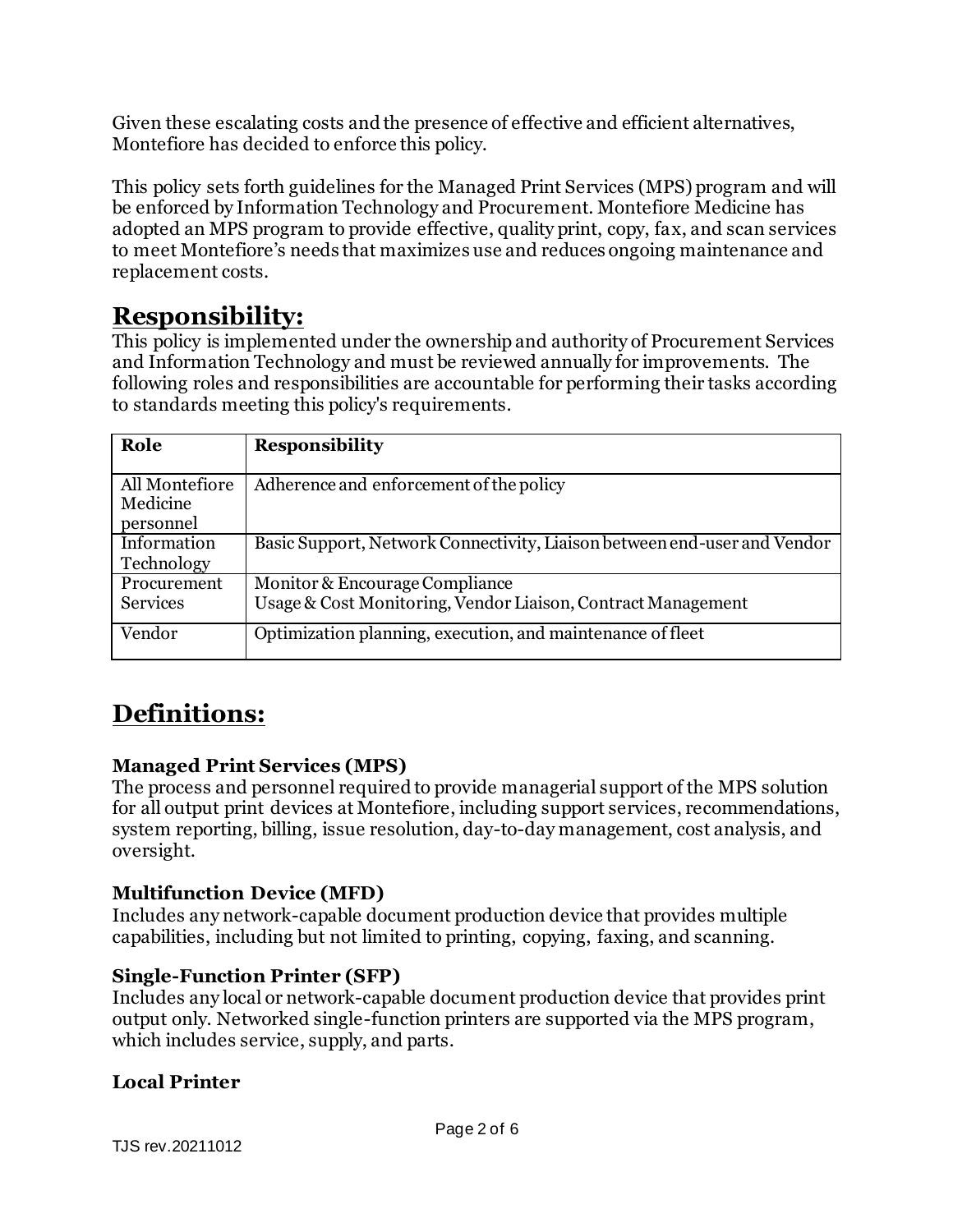Local Printers, also considered personal devices, are typically connected to a computer. Local printers require the purchase of individualized toners or ink cartridges, and as such, will not be included in the program unless a well-documented exception is approved. Ordering of accessory supplies for local printers will incur additional costs for supply, parts, and associated labor.

#### **Non-Consumables**

Staples, paper, and other media items are not included under the MPS program and should be ordered separately through established processes.

#### **Printer Supplies**

Toners, inks, fuser, maintenance kits, and ALL service parts are included under the MPS program (Not included are damaged parts outside of normal wear and tear).

#### **PaperCut Technology**

A software system that will be integrated with every MFD within the Montefiore facilities that allows users to roam and print securely on any Montefiore networked device, independent of geographic location, with the scan of the user's Montefiore ID badge. The software can track and report accurate cost and activity on a per user, device, or department basis. Any unreleased jobs will be deleted after 24 hours for confidentiality and safety purposes. This software aims to minimize print waste, reduce printing costs, protect document confidentiality, and increase convenience. PaperCut will not be installed on personal printers or single-function print devices.

#### **MPS Exceptions**

This policy does not cover specialty printing, 3D Printers, wide format printers, card scanners, and Intermec Barcode/Label Printers.

## **Policy:**

#### **1. Section A: General**

- a. Employees are encouraged to use electronic communications in lieu of paper to the extent possible.
- b. All purchases/leases of copying equipment and copying devices require the prior explicit approval of Procurement and Information Technology. (See the section titled: Procurement).
- c. A valid request for exceptions to this policy must be approved by the requester's COO Council Member or their designee, and shall be reviewed by Information Technology. The final approval must be from Information Technology's CIO appointee, before the request for exceptions is final (**See the section titled Exceptions**).
- d. Information Technology, Procurement, and the Vendor will standardize devices (makes/models) to minimize the number of types of equipment maintained onsite while controlling for cost and security requirements.
- e. The multifunction copiers will be equipped with a secure print system. All employees must use their I.D. badges or logins to release the prints.
- f. Color output capabilities will be provided based on business needs and current monthly color volume.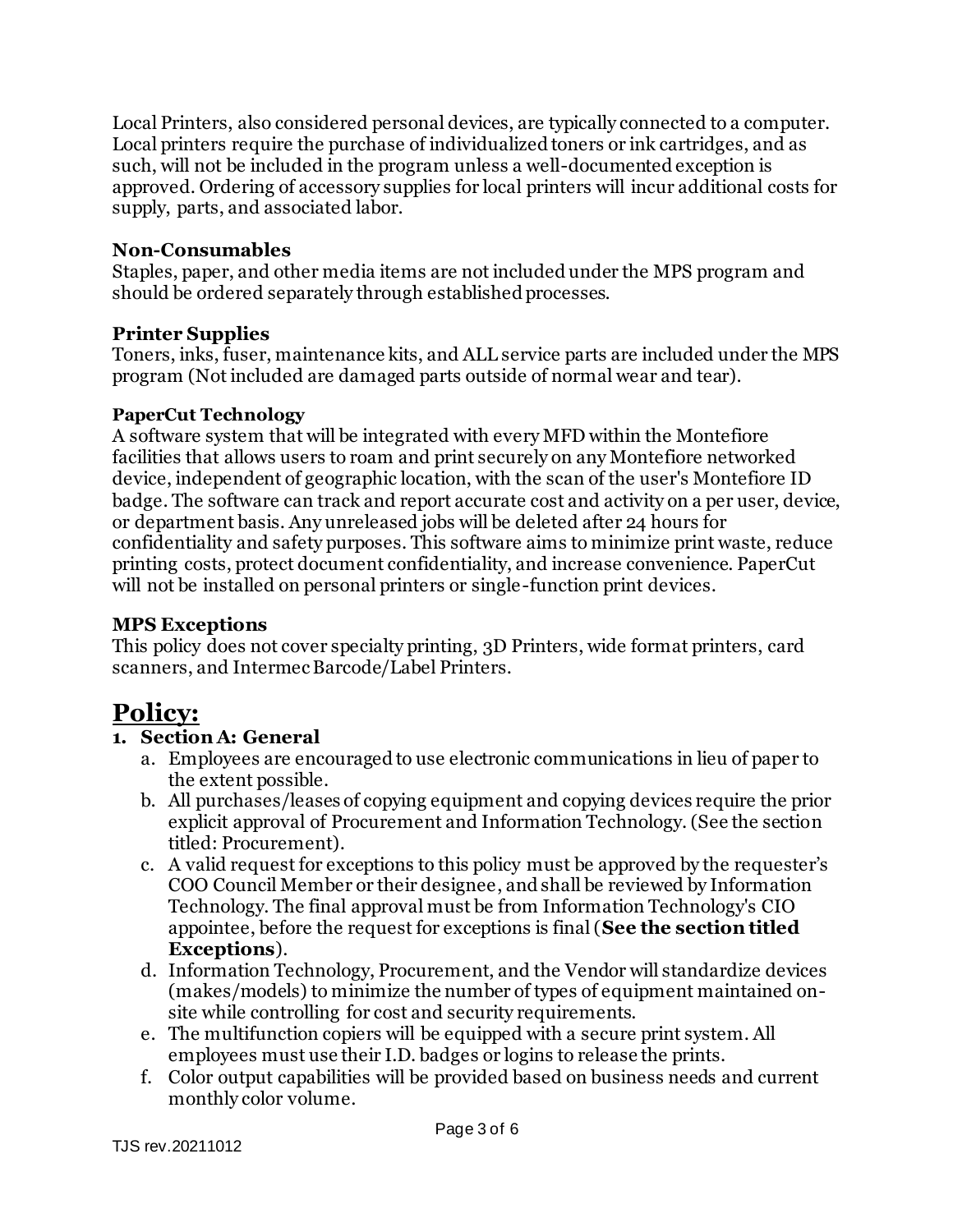- g. **No new ink-based printer purchases will be made after 10/01/21 unless approved by the CIO appointee in Information Technology.**  Starting October 1st, 2021, Montefiore will begin strategically removing ink-based devices by floor and building. All users will be instructed to use a Networked Copier. All prints will be securely held in a virtual cloud and can be accessed through any Montefiore networked device (See the section titled: Procurement).
- h. **Minimize the use of fax devices:** No new facsimile purchases will be made after October 1st, 2021. Scan-to-email functions should be used in place of faxing when possible. Faxing incurs additional costs for phone lines and paper, and scanning a document is free. Therefore, it is advised that all employees use scanning and emailing as the default modality.

#### **2. Section B: Office Environment**

- a. Copiers will be networked and shared by each location unless there is an approved exception (see the section titled: Exceptions). These devices will be customized to the needs of each location and will be fully maintained and supported by the contracted Vendor.
- b. Suppose an internet jack is not available at the specified location. In that case, the Department will incur an additional one-time set-up cost for necessary cabling through Montefiore's Service Desk for local personal printers. However, all fees associated with the installation of MFD and networked copiers and printers will be absorbed by Information Technology.
- c. To reduce costs and incorporate sustainable practices in its procurement and use of printing devices, Montefiore will endeavor to increase the employee-to-printer ratio (e.g., 10 to 1) by eliminating the use of individual printers and centralizing printing stations among work areas.
- d. Montefiore will follow Industry Standards for Copier Placement:
	- i. An MFD Copier can service up to 25 users.
	- ii. MFD Copiers should not be more than 30 to 60 feet from any user (depending on the environments' accessibility).

#### **3. Section C: Device Settings**

- a. All MFDs will be equipped with Papercut and will be accessible using a Montefiore ID badge. Users are no longer hindered by out of commissioned devices. All printing will be processed via a virtual print queue, allowing the print job to be released from the closest available networked MFD.
- b. All devices will be set to use the best available Power Savings Option to reduce energy consumption wherever the equipment capability exists.
- c. The default setting for all print devices will be Double-Sided (Duplex) wherever the equipment capability exists to reduce paper consumption.
- d. Monochrome (B/W) printing will be the default setting on all color print devices wherever the equipment capability exists to reduce costs associated with color printing.

### **Procurement:**

#### **Multifunctional Devices (MFDs)**

Montefiore has an exclusive contract to provide MFDs.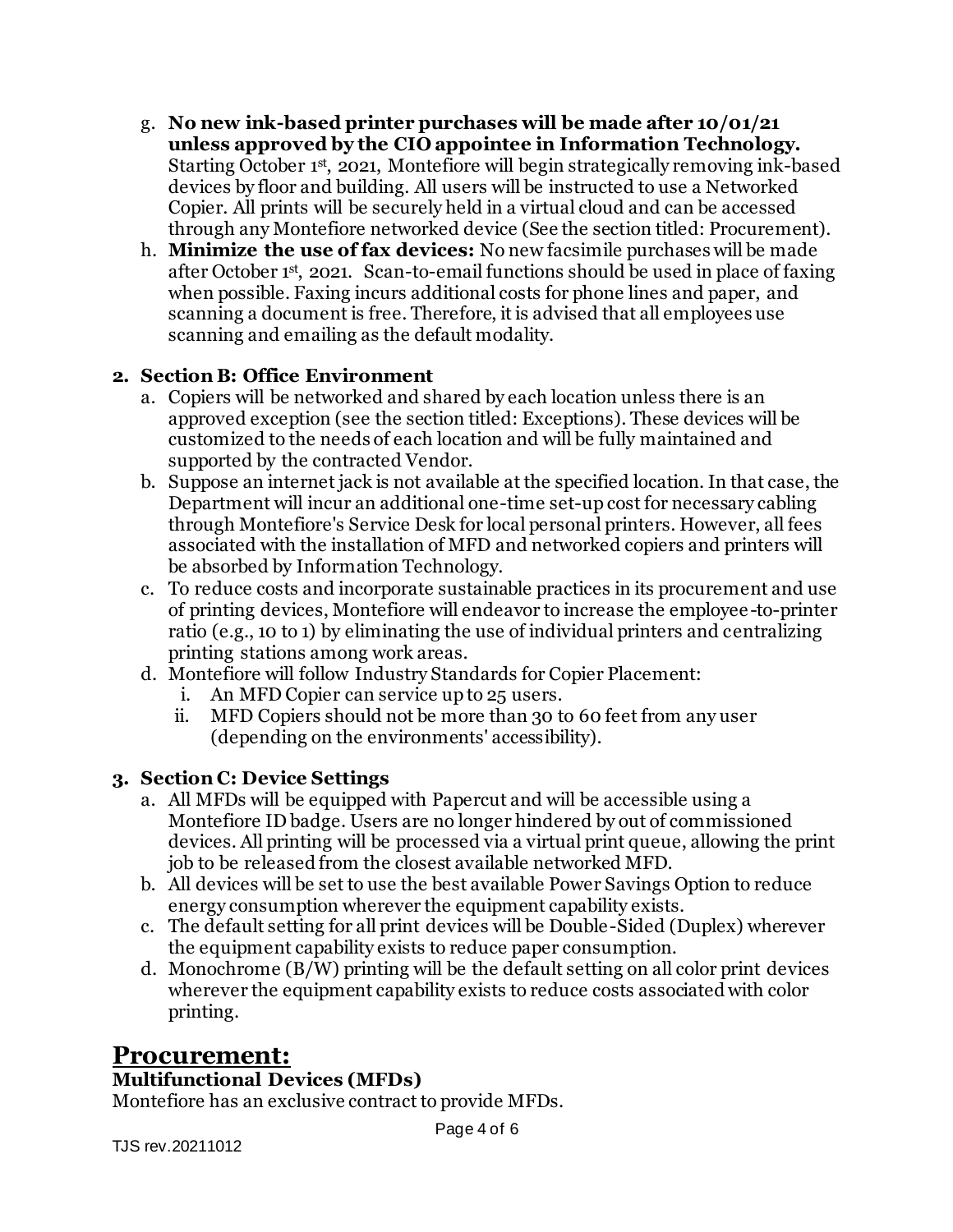#### 1. **MFDs**

The Vendor will assist in selecting the appropriate device based on the Department's needs. Each Copier P.O. will be reviewed and approved by Procurement. Procurement is required to sign off on all purchases of new machines before the Vendor is authorized to proceed. Information Technology is required to sign off on all machine moves, exchanges, and discarding before the Vendor is authorized to proceed.

a. For exchanges, the device(s) will be replaced by an equal to or better, properly spec'd printer(s) that is(are) more contemporary (less than five years old) and is in the Information Technology or Vendor inventory. The inventory consists of any equipment deemed to be excess, removed from production, and stored in either an Information Technology or Vendor facility.

#### 2. **Printers**

No individual non-enterprise printers will be allowed on the Montefiore Campuses unless an approved exception is made. Only Information Technology approved printer models are authorized to be used at Montefiore.

#### 3. **Supplies**

- a. If a vendor approaches you to sell you toner, you should call Purchasing to report this unauthorized solicitation.
- b. Toners will be replaced automatically by the contracted Vendor for all MFDs and networked devices.
- c. For non-networked and personal devices, toners and ink cartridges are purchased by the end-user and will be billed additionally for any service charges incurred by the respective Department. The end-user will place the order, but a dedicated vendor technician will install it and properly dispose of the used cartridges.
- d. Nyack Hospital employees will be responsible for ordering and installing the toners. New cartridges will provide a return label for the replaced cartridge to be returned.
- e. For unconnected units and units at Nyack, Montefiore Medicine employees have two options for ordering:
	- (1) My TGI Website ([https://www.mytgiportal.com](https://www.mytgiportal.com/))
	- (2) TGI supply hotline at 718-237-0060

## **Maintenance & Repairs:**

- 1. All maintenance and repair services are covered under the Montefiore MPS Program
	- a. All service requests should be placed with the Montefiore Service Desk. Departments must provide a brief description of the issue.
	- b. Maintenance, repair costs, costs for parts, including fuser, maintenance kits, or on-site service, are included for all Vendor provided MFDs (networked and nonnetworked) and networked single-function printers. Nyack and any nonnetworked units are not included and will incur additional costs.
	- c. All services will be performed by the Vendor's dedicated on-site support engineers at Montefiore facilities (excluding Nyack). Service outside the coverage times and locations may incur additional charges.
	- d. Repairs on laser printers, either connected or not connected to the Network, will be conducted and managed by the contracted Vendor in coordination with